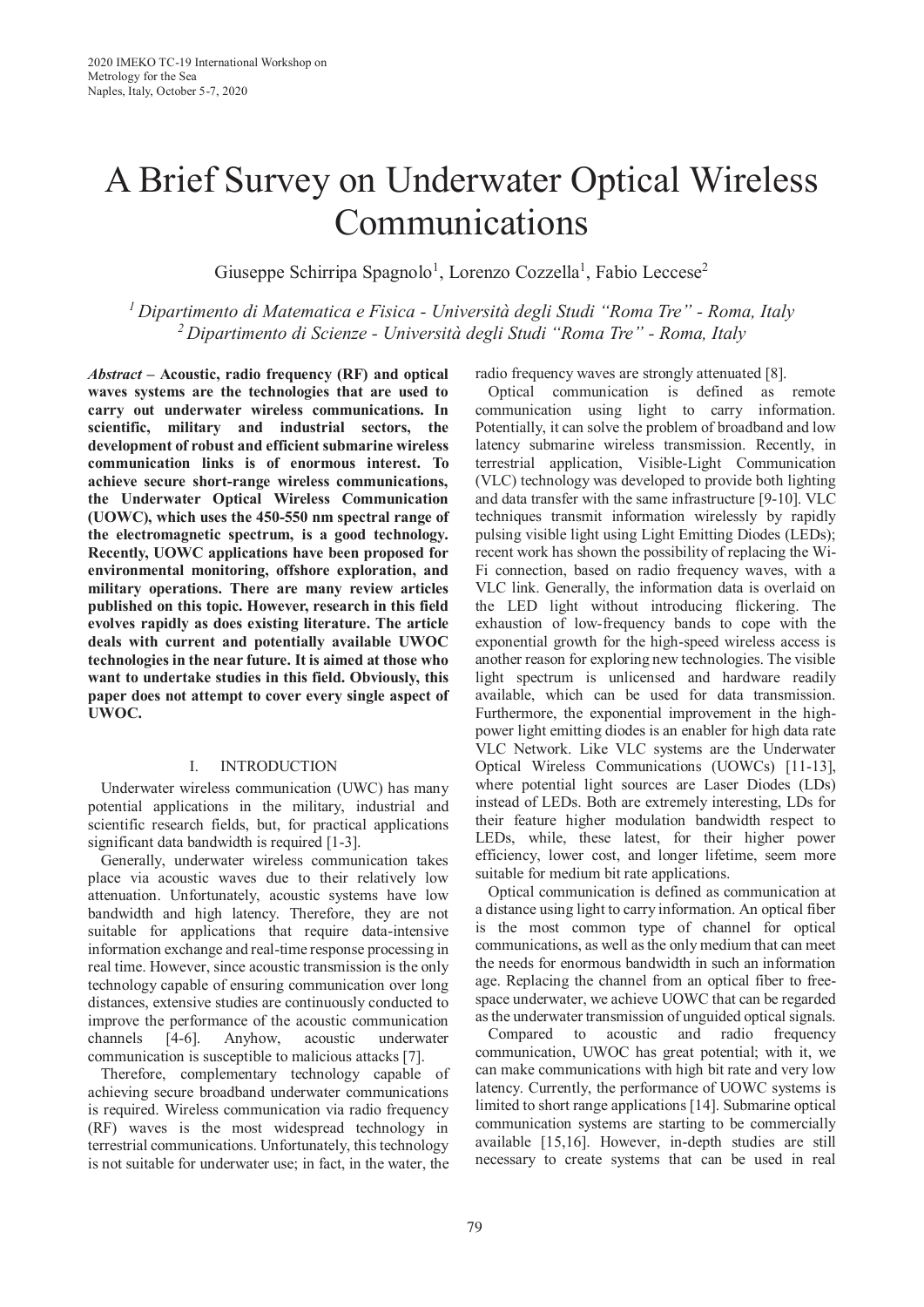operational scenarios. Researches are needed to allow submarine optical transmission even over long distances.

Figure 1 compares the performance of acoustic, RF and UOWC, based on the transmission range and the data speed (bandwidth).



*Fig. 1. Theoretical communication performance of acoustics, RF and optical underwater communication technologies.* 

In order provide a basic overview, we will go through and provide summary is to highlight the prospects of UOWC technologies. The focus of this is to examine current technologies and those potentially available in the next few years, for UOWC. The study in this field can open great opportunities since current optical underwater communication solutions are still of large dimension, expensive and power-consuming.

Military field is one of the fastest growing related to this innovative communication technology, due to its intrinsic security and superior bandwidth availability. One possible application is divers direct communication. During military incursions with divers, it is very important for the command to have secure communications that are difficult to locate. Figure 2 shows a typical behavior where two divers have the necessity to exchange tactical information.



*Fig. 2. Secure optical communication between subs.* 

In this scenario, UOWC is an excellent technology. It has the advantage that it is much more difficult to intercept than traditional underwater acoustic communications. This specific application does not require long range and high band communications. Therefore, the systems can have

implemented are simple, small, lightweight and with low power.

Figure 3. It is a Dynamic Positioning Buoy [17], capable of communicating with satellite and via bidirectional UOWC with optical surveillance station positioned on the seabed. The surveillance station can be powered by nuclear batteries [18] and in real time control, through digital optical correlation [19,20], if something intrudes into the monitored area. In case of suspect object (e.g. a submarine) the image and related alert is sent back to the buoy and, from it, to the ground costal station via satellite link. This application can grand a very accurate underwater video surveillance.



*Fig. 3. Underwater video surveillance scenario.*

Figure 4 shows a typical UOWC scenario. It shows several platforms (divers, ships, submarines, submarine sensors, etc.) connected by beams of light.





II. OPTICAL TRANSMISSION IN WATER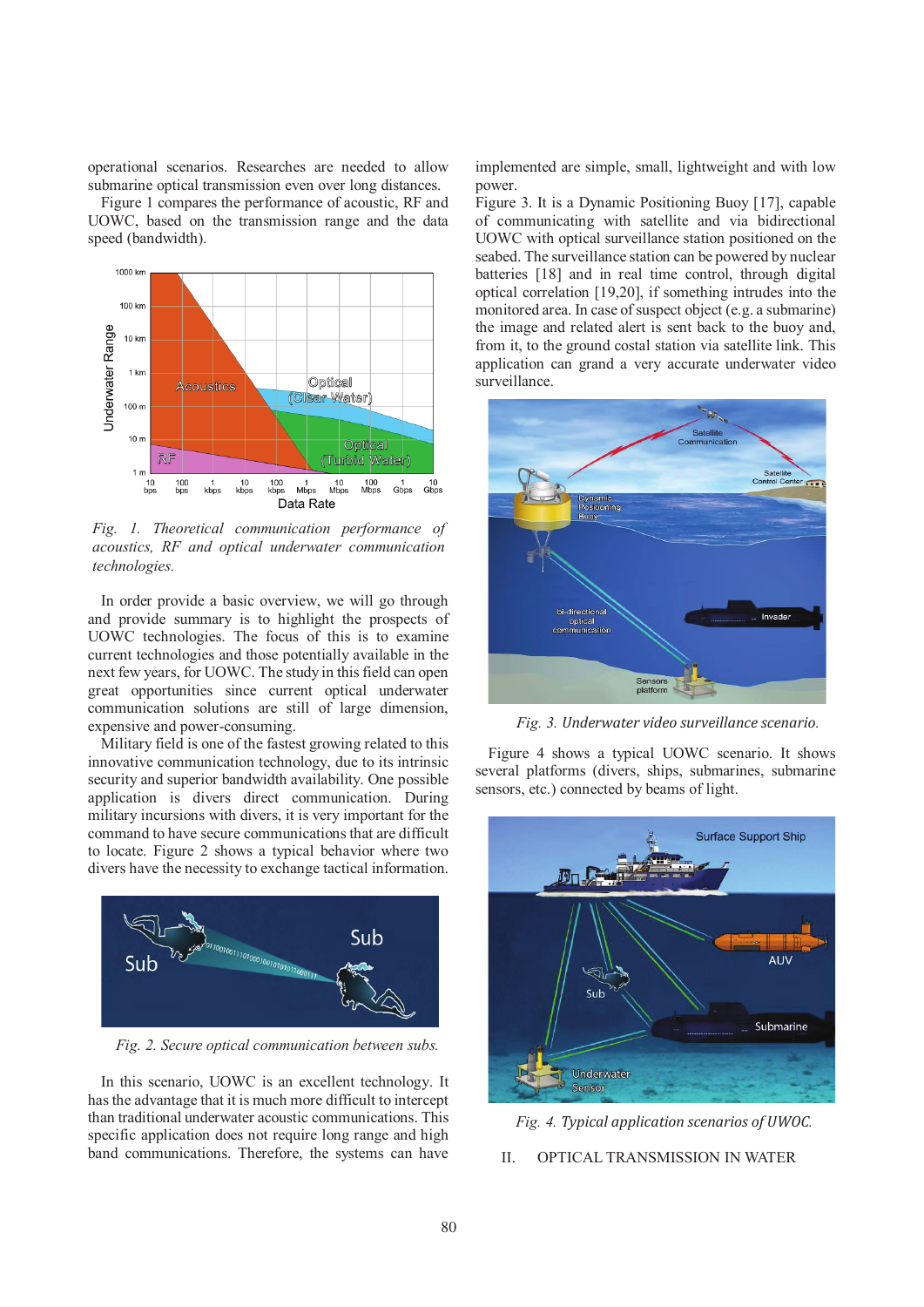The optical channel model is defined by means of Beer-Lamber. After the beam propagates  $z$  length, the propagation loss factor  $(L_P)$  is:

$$
L_p = h \cdot \exp[-c \cdot z] \tag{1}
$$

where  $c$  in m<sup>-1</sup> is the total attenuation coefficient, and  $h$  is a constant. The total attenuation coefficient is a sum of the effects of the absorption coefficient and of the scattering one, respectively called  $\alpha$  and  $\beta$ . Therefore,  $c = \alpha + \beta$ .

The absorption and scattering coefficients, with inverse meter units, are determined by the contribution of water molecules, particulate algal/sediment matters and colored organic contents dissolved [21,22].

The spectral attenuation of radiation depends upon the constituents (in particular Chlorophyll) and their concentration in a volume of seawater. Chlorophyll profile is significant to underwater communication link [23] and a relationship has been determined between attenuation coefficient and chlorophyll concentration. The chlorophyll profile for depth of  $Z(m)$  since surface is referred in [24].

Generally, in turbid harbor, the attenuation is minimum in the spectral region 550 to 600 nm. For coastal ocean, the wave band is 520 to 570 nm and for clear ocean, the minimum attenuation wave band shifts to still lower wavelength region i.e. 450 to 500 nm.

In this way, the absorption coefficient  $a$  and the scattering coefficient  $b$  can be expressed as a function of the wavelength  $\lambda$  and the concentration of chlorophyll  $C_{\text{chlor}}$  [25]:

$$
a(\lambda) = [a_w(\lambda) + 0.06 \cdot a_c(\lambda) \cdot C_{chlor}^{0.65}] \{1 + 0.2
$$
  
 
$$
\cdot \exp[-0.014(\lambda - 440)]\}
$$
 (2)

$$
b(\lambda)=0.30\frac{550}{\lambda}C_{chlor}^{0.62}
$$
 (3)

where,  $a_w$  points out the pure water absorption coefficient while,  $a_c$  is a nondimensional number, statistically derived that points out the absorption coefficient specific for the chlorophyll. Therefore, the chlorophyll concentration C, expressed in mg·m<sup>−</sup><sup>3</sup> , can be used as the free parameter to calculate  $a(\lambda)$  and  $b(\lambda)$ .

The measured values for the absorption  $a(\lambda)$ , for the total scattering  $b(\lambda)$  and for the extinction  $c(\lambda)$  are outlined in Table 1.

### *Table 1. Table caption.*

| Water types    | $a(\lambda)$<br>$\lceil m^{-1} \rceil$ | $b(\lambda)$<br>$\lceil m^{-1} \rceil$ | $c(\lambda)$<br>$\lceil m^{-1} \rceil$ | Operate<br>Wavelength |
|----------------|----------------------------------------|----------------------------------------|----------------------------------------|-----------------------|
| Clear Ocean    | 0.114                                  | 0.037                                  | 0.151                                  | 450-500 nm            |
| Coastal Ocean  | 0.179                                  | 0.220                                  | 0.339                                  | 520-570 nm            |
| Turbid Harbour | 0.366                                  | 1.829                                  | 2 1 9 5                                | 550-600 nm            |

Seawater light transmission model is shown in Figure 5.



*Fig. 5. Seawater light transmission model.* 

The optical power reaching the receiver can be written as [26]:

$$
P_{Rx} = P_{Tx} \cdot \eta_{Tx} \cdot \eta_{Tx} \cdot \exp\left[-\frac{c(\lambda) \cdot z}{\cos \theta}\right] \cdot \frac{A_{R_x} \cdot \cos \theta}{2\pi \cdot z^2 (1 - \cos \theta_0)} (4)
$$

where  $P_{Tx}$  is the transmitted power,  $\eta_{Tx}$  and  $\eta_{Rx}$  are the optical efficiencies of the  $Tx$  and  $Rx$  correspondingly,  $c(\lambda)$  is total attenuation coefficient, z is the perpendicular distance between the  $Tx$  plane and the  $Rx$  plane,  $\theta_0$  is the Tx beam divergence angle,  $\theta$  is the angle between the perpendicular to the  $Rx$  plane and the  $Tx - Rx$  trajectory, and  $A_{Bx}$  is the receiver aperture area.

The transmitted power is limited by the energy that can be used by the transmitter apparatus. It is essential that this energy be as small as possible. In this way, it is possible to have low power supply, very useful in underwater applications.

The Eq. 4 shows that for the same energy used by the transmitter, if you want to increase the transmission distance, it is essential, among other things, to improve the efficiency of the transmitter and receiver.

Obviously, the transmission distance can also be increased by using reception systems capable of capturing, theoretically, even the single photon.

As far as light sources are concerned, the technology offers increasingly efficient and reliable devices. Current LED systems have excellent efficiency, high reliability and low cost. On the contrary, as far as the receiver is concerned, much research work still needs to be done.

#### III. BASIC COMPONENTS OF UOWC

A UOWC link can be schematized in three parts, the transmitter unit, the water channel, and the receiver module. The schematic in Fig. 6 shows the components of a typical system.

The transmitter, which consists of four principal components: a modulator and pulse shape circuit, a driver circuit, converts the electrical signal to an optical signal suitable for transmission and a lens to realize optical link configuration.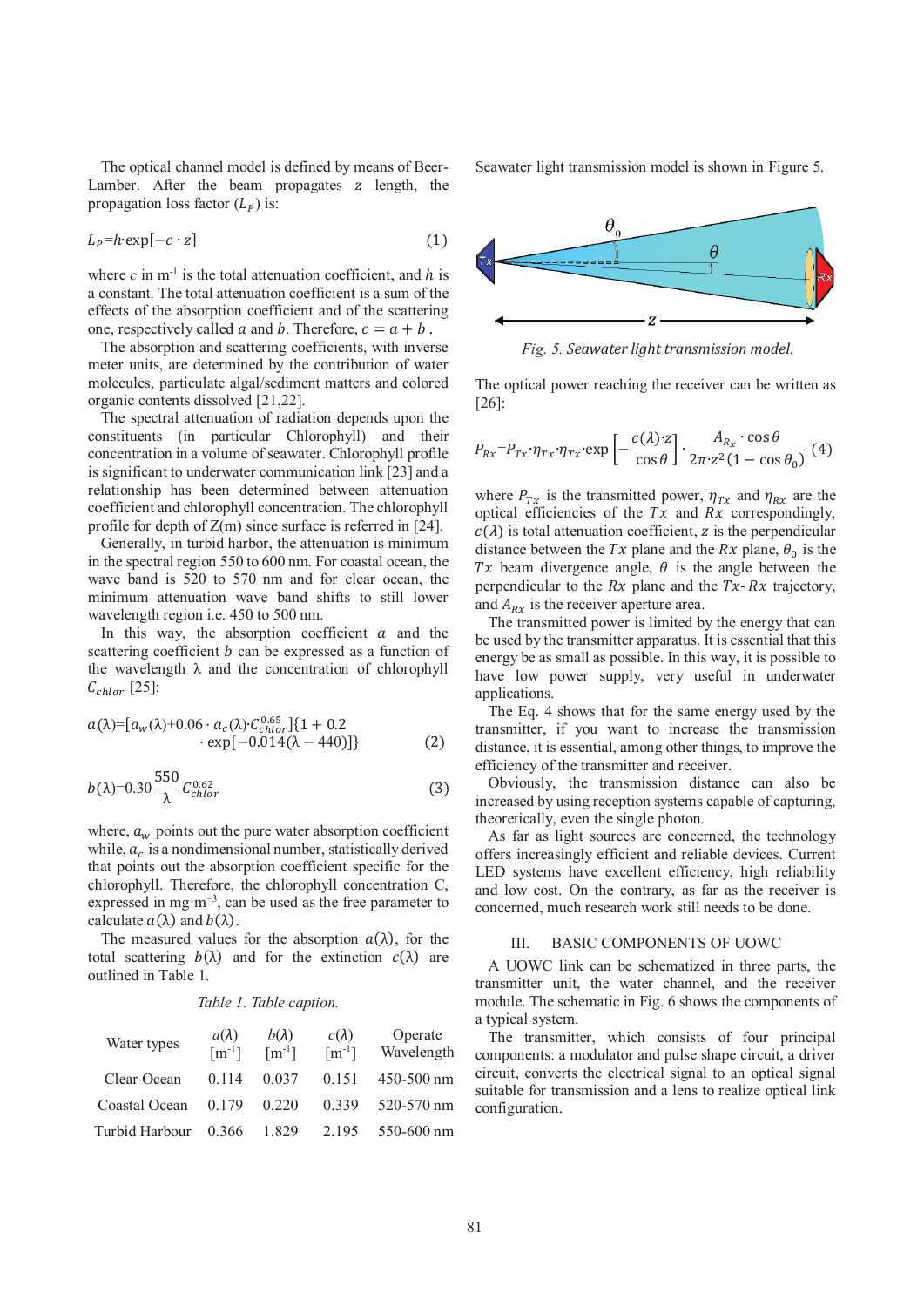

*Fig. 6. Schematic of a typical UOWC link. The transmitter (TX) is composed of a modulator, optical driver, light source and projection lens. The receiver (RX) is made of optical bandpass filter, photodetector, Low noise electronics and demodulator.*

The function of the transmitter is to transform the electrical signal in optical one, projecting the carefully aimed light pulses into the water. The optical light sources are based on LED or LD one [27-30]. Compared to LEDs, Laser Diode switch faster and support a higher optical power output. On other hand, the LEDs systems are cheaper, simpler and more reliable and anyway switch sufficiently fast to allow UOWC for medium range distance. Diode lasers are preferable for long distance communications. Instead, at short distances, communications via LEDs are preferable. Finally, since LEDs can be used for bidirectional communication, they can be employed to make simple, cheap short-range communication systems between divers.

Joined to the specific requirements and considering that underwater systems are obliged to respect power and mass constraints, the choice of one of the two optical available technologies, LED or laser, in specific blue-green portion of the spectrum, could be conditioned by the research of the maximum efficiency. Generally, blue-green LEDs are the better choice for buoy system operating in shallow water. Instead, for systems operating in deep clear ocean water, the laser-based transmission systems are preferred.

The receiver has the task of capturing the transmitted optical signal and transforming it into an electrical signal.

In many applications, it is important to select a specific wavelength that impact on the light detector [31]. The light coming on the receiver should have no noise introduced by sunlight and the presence of other light sources [32]. To try to solve this problem, the wavelength band (the one transmitted) is selected by using a narrow optical bandpass filter [33].

There are many different types of photo detectors currently commonly used, e.g., the photodiodes. These devices, for their characteristics of small size, suitable material, high sensitivity and fast response time, are commonly used in optical communication applications. There are two types of photodiodes: the PIN photodiode and the Avalanche Photodiode (APD). Unfortunately, due to the high detection threshold and high noise intensity, linked to Trans-Conductance Amplifier, that limit their practical application, photodiodes are not advisable for long distance UOWC systems. For traditional detection devices and methods, due to the exponential attenuation of the water, the optical communication distance is less than 100 m. This constraint severely limits the performance of UOWC systems. Especially for the management of AUVs and remote control vehicles (ROV) [34-36].

Recent researches are focused on the possible application of Single Photon Avalanche Diodes (SPADs) technology to UOWC systems. The Avalanche Photodiodes have a similar structure of the PIN ones and operate at a much higher reversed bias. This physical characteristic allows to a single photon to produce a significant avalanche of electrons. This way of operation is called the single-photon avalanche mode or even the Geiger's mode [37-39]. The great advantage of SPADs is that their detectors do not need to a Trans-Conductance Amplifier.

## IV. CONCLUSIONS

Recently many studies have been conducted to use UOWC technology to transmit information safely with high data rate in underwater environment. Today, UOWC systems usable in real operating conditions (with some exceptions) are not yet available. Therefore, a lot of research in this area has yet to be done. In particular:

- Currently, an inevitable phenomenon for UOWC Link is the misalignment between transmitter and receiver. Although some researches on smart transceivers to limit the impact of the link misalignments have been proposed, the need to develop more intelligent UOWC transceivers is pressing.
- The design innovative modulation and coding schemes that can adapt the characterizations of underwater environment.
- Since most UOWC systems are integrated into a battery-powered platform, energy efficiency is therefore important. The systems must be designed with energy efficiency optimization.
- Possibility of simultaneously using different colored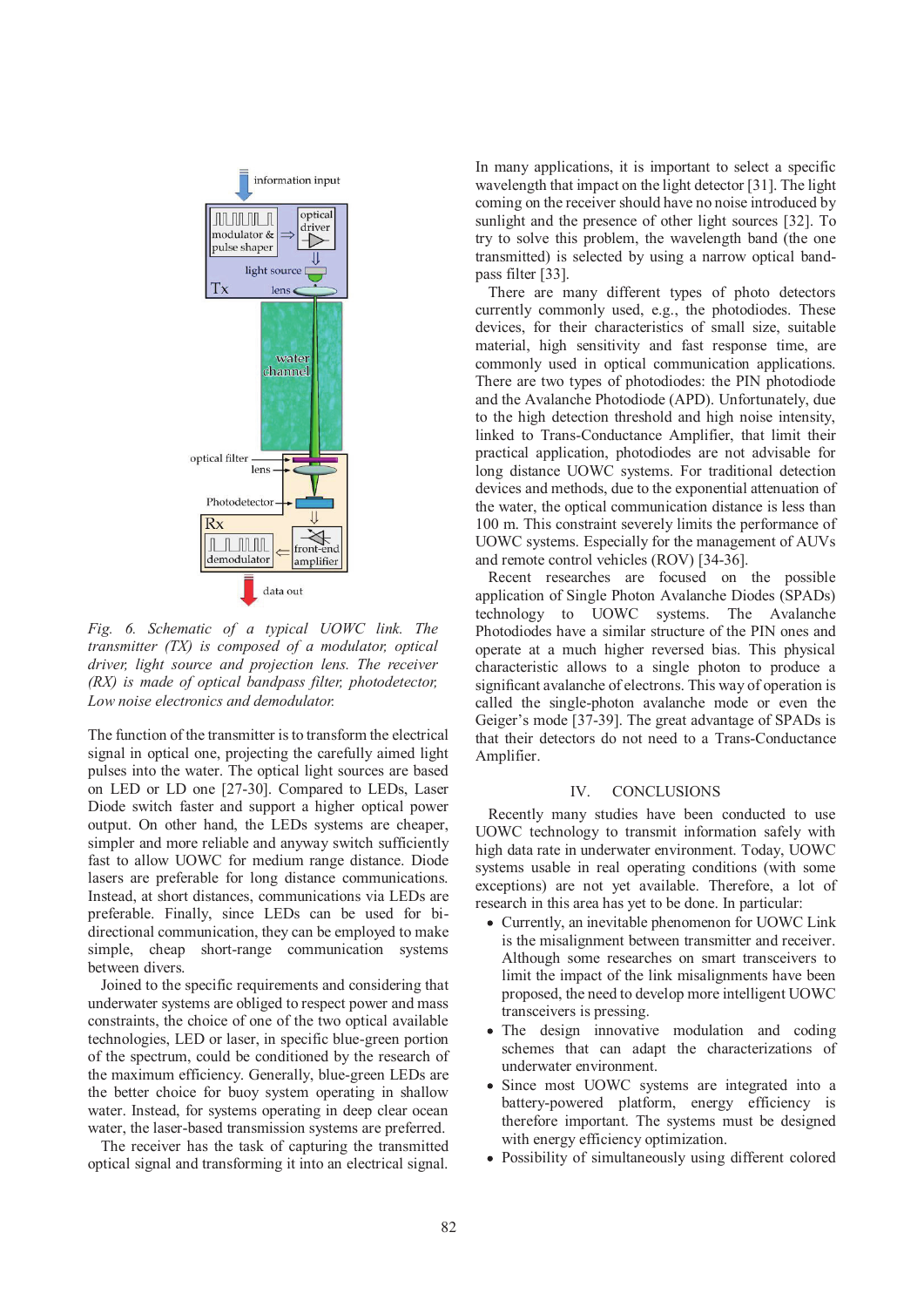source light to increase data transfer rate and/or consent simultaneous use by multiple users.

Development of new underwater communication channel modeling. When environmental conditions deviate from ideality, the light signal rapidly degrades. It is essential to study the propagation of the light beam with models that simulate real conditions as much as possible (even in "difficult" environments). All this to allow the optimization of transmission and reception techniques, both in terms of transmitter and sensor used as receiver.

Finally, almost all the studies available in the literature are conducted by simulation or by laboratory experiments. Studies in real marine environment are needed.

The interest in UOWC is mainly outside the academic field. In fact, the possibility to use UOWC is on the basis of future military application for secure Under Water Telephones (UWTs), necessary for allowing secure communications between vessels and submarines, taking into account the possibility to use both direct and spread light channels. In addition, the usage of Point-to-Point optical communications can allow a better usage of torpedoes, not specifically for their guidance, but for reporting sonar information back to the basis with a high rate, even in case of not wire-guided solution.

# REFERENCES

- [1] I.F. Akyildiz, D. Pompili, T. Melodia, "Underwater acoustic sensor networks: research challenges," Ad Hoc Networks, vol. 3, no. 3, pp. 257 – 279, 2005. https://doi.org/10.1016/j.adhoc.2005.01.004
- [2] C.M.G. Gussen, P.S.R. Diniz, M.L.R. Campos, W.A. Martins, F.M. Costa, J.N. Gois, "A survey of underwater wireless communication technologies," J. of Commun. and Info. Sys., vol. 31, no. 1, pp. 242– 255, 2016. https://doi.org/10.14209/jcis.2016.22
- [3] M.F. Ali, D.N.K. Jayakody, Y.A. Chursin, S. Affes; S. Dmitry, "Recent Advances and Future Directions on Underwater Wireless Communications", Archives of Computational Methods in Engineering, pp. 1-34. 2019 https://doi.org/10.1007/s11831-019-09354-8
- [4] E. Demirors, G. Sklivanitis, G.E. Santagati, T. Melodia, S.N. Batalama, "High-Rate Software-Defined Underwater Acoustic Modem with Real-Time Adaptation Capabilities", IEEE Access, vol. 6, pp. 18602-18615. 2018. https://doi.org/10.1109/ACCESS.2018.2815026
- [5] D. Centelles, A. Soriano-Asensi, J.V. Martí, R. Marín, R.; P.J. Sanz, "Underwater Wireless Communications for Cooperative Robotics with UWSim-NET," Appl. Sci. vol. 9, 3526. 2019doi:10.3390/app9173526
- [6] M. J. Bocus, A. Doufexi, D.Agr afiotis, "Performance of OFDM-based massive MIMO OTFS systems for underwater acoustic communication," IET Communications, vol. 14, no. 4, pp. 588-593, 2020. https://doi.org/10.1049/iet-com.2019.0376
- [7] M.C. Domingo, "Securing underwater wireless communication networks," IEEE Wireless Communications, vol. 18, no. 1, pp. 22-28, 2011. https://doi.org/10.1109/MWC.2011.5714022
- [8] X. Che, I. Wells, G. Dickers, P. Kear, X. Gong, "Reevaluation of RF electromagnetic communication in underwater sensor networks," IEEE Commun. Mag. vol. 48, no 12, 2010, pp. 143–151. https://doi.org/10.1109/MCOM.2010.5673085
- [9] Z. Ghassemlooy, L.N. Alves, S. Zvanovec, M.A. Khalighi, "Visible light communications: theory and applications," CRC press, Boca Raton,FL,USA, 2017. https://doi.org/10.1201/9781315367330-3
- [10] S.U. Rehman, S. Ullah, P.H.J. Chong, Yongchareon, D. Komosny, "Visible Light Communication: A System Perspective - Overview and Challenges," Sensors vol.19, no. 5, 1153, 2019. https://doi.org/10.3390/s19051153
- [11] G. Schirripa Spagnolo, L. Cozzella, F. Leccese, "Underwater Optical Wireless Communications: Overview," Sensors, vol. 20, 2261, 2020
- [12] H.M. Oubei, C. Shen, A. Kammoun, E. Zedini, K.H. Park, X. Sun, G. Liu, C.H. Kang, T.K. Ng, N.S. Alouini, "Light based underwater wireless communications," Japanese Journal of Applied Physics, vol. 57, no. 8S2, 08PA06, 2018 https://doi.org/10.7567/JJAP.57.08PA06
- [13] Z. Zeng et al, "A survey of underwater optical wireless communications," IEEE Commun. Surv. Tutorials, vol. 19, no. 1, pp. 204–238, 2017. https://doi.org/10.1109/COMST.2016.2618841
- [14] B. Cochenour, K. Dunn, A. Laux, L. Mullen, "Experimental measurements of the magnitude and phase response of high-frequency modulated light underwater," Appl. Opt. vol. 56, no. 14, pp. 4019- 4024, 2017. https://doi.org/10.1364/AO.56.004019
- [15] BlueComm Underwater Optical Communication. Available online at: https://www.sonardyne.com/product/bluecommunderwater-optical-communication-system/ [Accessed September 2020]
- [16] SA Photonics Neptune™ FSO, Available online at: https://www.saphotonics.com/communicationssensing/optical-communications/ [Accessed September 2020]
- [17] Introduction to Dynamic Positioning (DP) Systems Available online at: https://www.dco.uscg.mil/Portals/9/OCSNCOE/Refe rences/Custom%20Ref%20Books/Introduction%20t o%20DP%20Systems%20Dec2019.pdf?ver=2019- 12-11-135125-197 [Accessed September 2020]
- [18] I. Hamilton, N. Patel, "Nuclear Batteries for Maritime Applications," Marine Technology Society Journal, vol. 53, no, 4, pp. 26-28, 2019. https://doi.org/10.4031/MTSJ.53.4.5
- [19] H. Ma, Y. Liu, "Correlation based video processing in